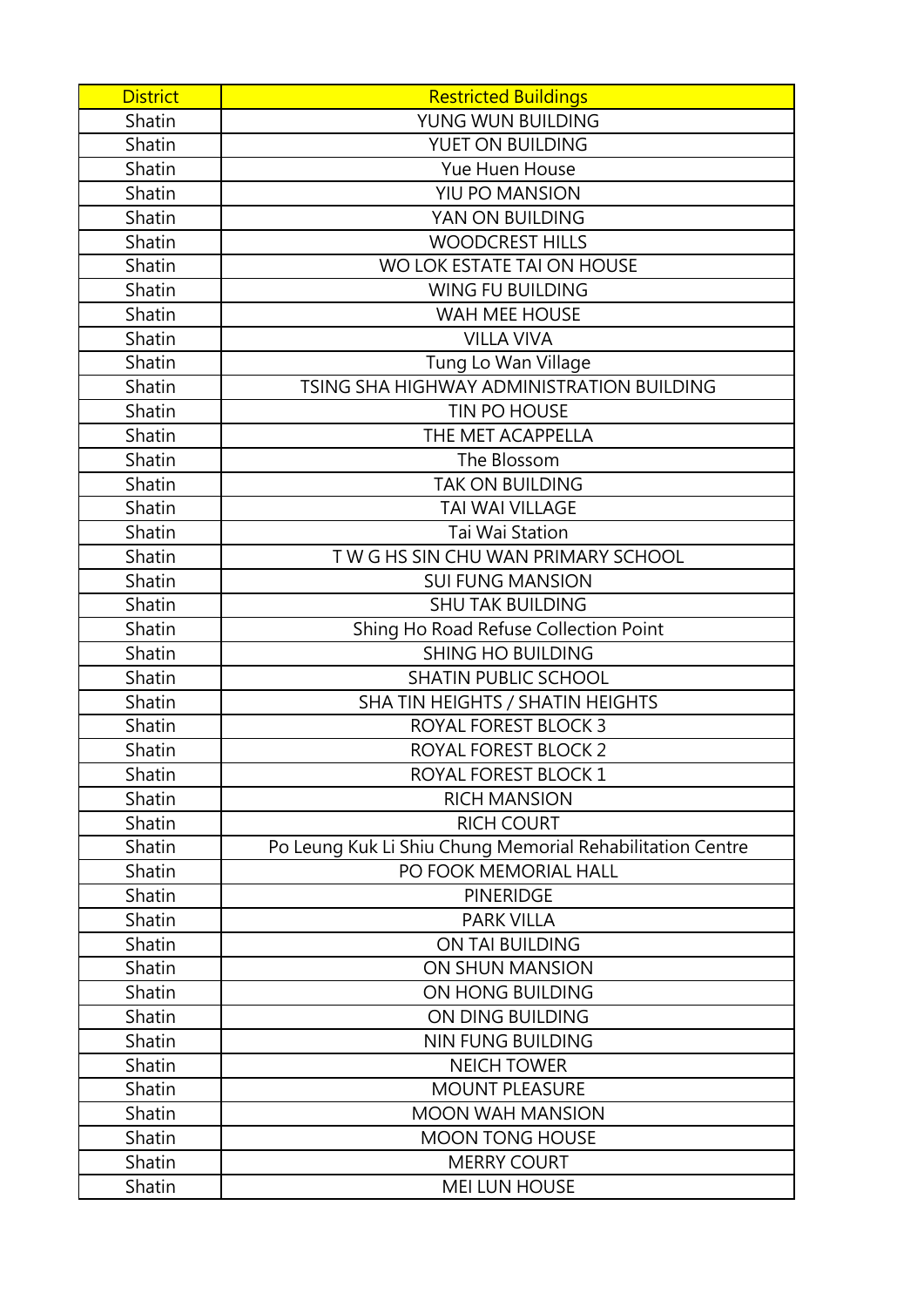| Shatin | <b>LUNG WAH HOUSE</b>               |
|--------|-------------------------------------|
| Shatin | <b>LUNG FUNG HOUSE</b>              |
| Shatin | <b>LUEN FAT HOUSE</b>               |
| Shatin | LIN KING HOUSE                      |
| Shatin | <b>LAP WO BUILDING</b>              |
| Shatin | <b>LAKEVIEW GARDEN</b>              |
| Shatin | <b>LAI MING BUILDING</b>            |
| Shatin | <b>KWAI WAI BUILDING</b>            |
| Shatin | <b>KUT HING HOUSE</b>               |
| Shatin | <b>KING SING HOUSE</b>              |
| Shatin | <b>KAM SHAN MANSION</b>             |
| Shatin | <b>KAM FAI BUILDING</b>             |
| Shatin | <b>KAM CHEONG BUILDING</b>          |
| Shatin | <b>KAI YUEN BUILDING</b>            |
| Shatin | <b>KAI TAK MANSION</b>              |
| Shatin | <b>KA PO HOUSE</b>                  |
| Shatin | <b>KA CHUEN HOUSE</b>               |
| Shatin | Ho Sze House                        |
| Shatin | <b>HING WAN BUILDING</b>            |
| Shatin | Hing Shing Building                 |
| Shatin | <b>HEY YUET BUILDING</b>            |
| Shatin | <b>HAPPY VIEW HOUSE</b>             |
| Shatin | <b>HANG LOK LANE</b>                |
| Shatin | <b>GREENHEIGHT VILLA BLOCK 2</b>    |
| Shatin | <b>GREENHEIGHT VILLA BLOCK 1</b>    |
| Shatin | <b>GRANDWAY GARDEN BLOCK 3</b>      |
| Shatin | <b>GRANDWAY GARDEN BLOCK 2</b>      |
| Shatin | <b>GRANDWAY GARDEN BLOCK 1</b>      |
| Shatin | <b>GRANDEUR GARDEN BLOCK 6</b>      |
| Shatin | <b>GRANDEUR GARDEN BLOCK 5</b>      |
| Shatin | <b>GRANDEUR GARDEN BLOCK 4</b>      |
| Shatin | <b>GRANDEUR GARDEN BLOCK 3</b>      |
| Shatin | <b>GRANDEUR GARDEN BLOCK 2</b>      |
| Shatin | <b>GRANDEUR GARDEN BLOCK 1</b>      |
| Shatin | <b>GOLDEN TIME VILLAS</b>           |
| Shatin | <b>GODI</b>                         |
| Shatin | <b>GLAMOUR GARDEN</b>               |
| Shatin | <b>FU CHEONG HOUSE</b>              |
| Shatin | ELCHK LIVING SPIRIT LUTHERAN CHURCH |
| Shatin | <b>DRAGON VIEW HOUSE</b>            |
| Shatin | <b>CHUNG PAK LAU</b>                |
| Shatin | <b>CHIK TAT HOUSE</b>               |
| Shatin | <b>CHIK TAK MANSION</b>             |
| Shatin | <b>CHIK SHUN BUILDING</b>           |
| Shatin | <b>CHIK KIN MANSION</b>             |
| Shatin | <b>CHIK HONG MANSIION</b>           |